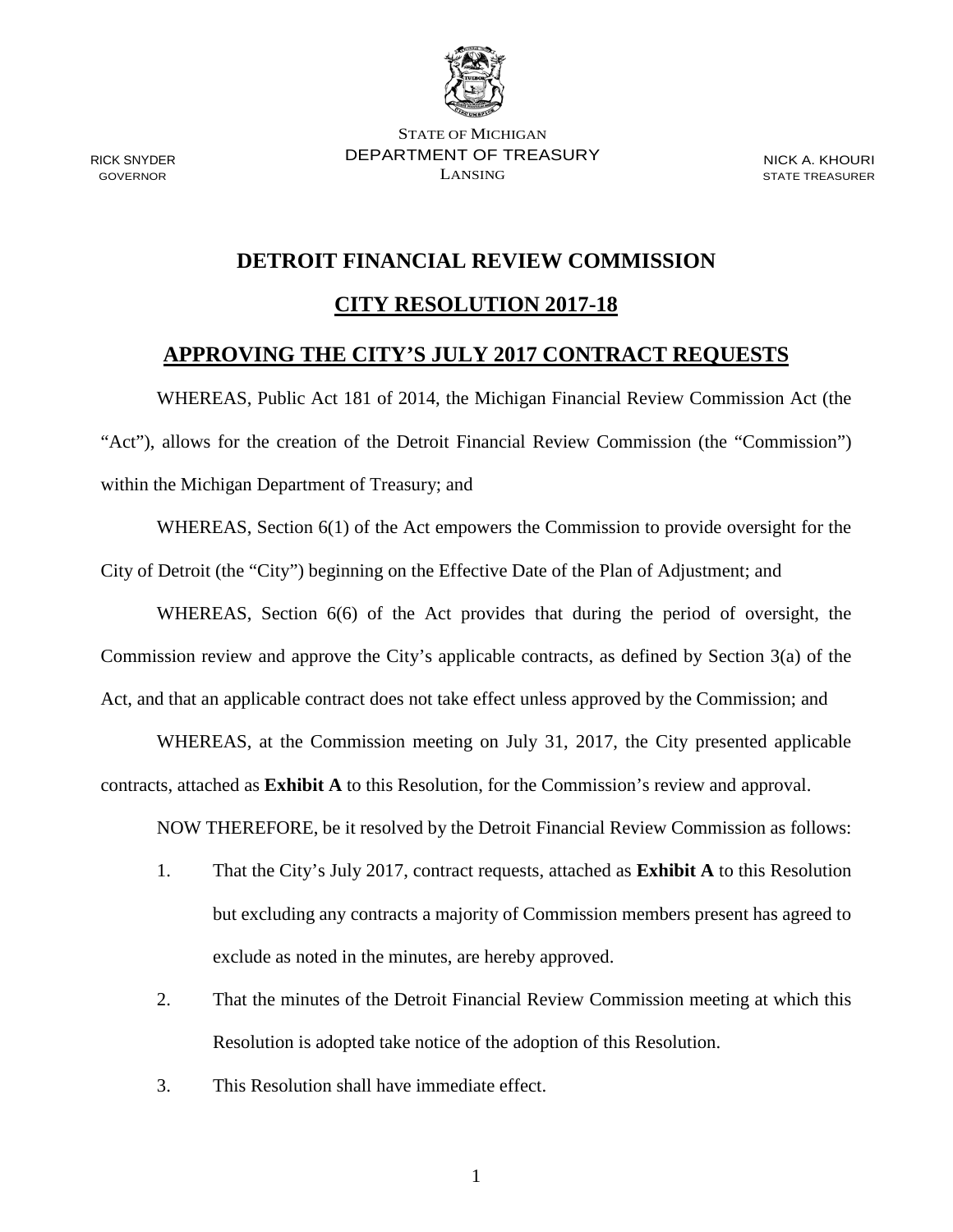|  | <b>Department</b> | Contract<br><b>Number</b> | <b>Description</b> | <b>Contract Request</b><br><b>Type</b> | <b>Competitively Bid?</b><br>If not a New<br>contract, was the<br>original contract<br>competitively bid? | <b>Highest Ranked</b><br>or Lowest Bid? If<br>not a New<br>contract, was the<br>original contract<br>the lowest bid? | <b>BOWC</b> or City<br>Council<br><b>Approval Date</b> |
|--|-------------------|---------------------------|--------------------|----------------------------------------|-----------------------------------------------------------------------------------------------------------|----------------------------------------------------------------------------------------------------------------------|--------------------------------------------------------|
|--|-------------------|---------------------------|--------------------|----------------------------------------|-----------------------------------------------------------------------------------------------------------|----------------------------------------------------------------------------------------------------------------------|--------------------------------------------------------|

| Office of the<br><b>Chief</b><br>у<br><b>Financial</b><br><b>Comments</b><br><b>Officer</b><br>e<br><b>Approval Date</b> |
|--------------------------------------------------------------------------------------------------------------------------|
|--------------------------------------------------------------------------------------------------------------------------|

| $\lceil$         | <b>TRANSPORTATION</b>                       | 6000792 | <b>Contract Amount: \$105,000,000.00</b><br>Contract Period: Upon FRC Approval through 3/15/22<br>Source: 100% Grant Funding<br>Purpose: To Provide DBA-DDOT Lease Contract Agreement - To Manage Major DDOT<br><b>Facility Construction Projects</b><br><b>Contractor: Detroit Building Authority</b><br>Location: 1301 Third St. Suite 328, Detroit, MI 48226 | <b>New</b>                                       | Intergovernmental<br>Agreement                  | Intergovernmental<br>Agreement              | 7/18/2017 | 7/31/2017 | Five Year Agreement to handle DDOT Construction<br>Projects and to provide management of the<br>Transportation Department's 5-year Capital Plan.       |
|------------------|---------------------------------------------|---------|-----------------------------------------------------------------------------------------------------------------------------------------------------------------------------------------------------------------------------------------------------------------------------------------------------------------------------------------------------------------|--------------------------------------------------|-------------------------------------------------|---------------------------------------------|-----------|-----------|--------------------------------------------------------------------------------------------------------------------------------------------------------|
| $\overline{2}$   | <b>GENERAL SERVICES</b>                     | 6000880 | <b>Contract Amount: \$28,510,904.00</b><br>Contract Period: 8/16/17 through 8/15/21<br>Source: 100% City Funding<br><b>Purpose: To Provide Light Duty Fleet Vehicles</b><br>Contractor: Jorgensen Ford Sales, Inc.<br>Location: 8333 Michigan Avenue, Detroit, MI 48210                                                                                         | <b>New</b>                                       | <b>Yes</b>                                      | Yes                                         | 7/25/2017 | 7/31/2017 | Contract to upgrade Fleet across the City. Over 16<br>types of vehicles. (Purchase of 1060 vehicles over 4<br>years - mostly Police)                   |
| $\mathbf{3}$     | <b>GENERAL SERVICES</b>                     | 2908627 | <b>Contract Amount: \$11,679,182.00</b><br>Contract Period: 7/1/18 through 6/30/20<br>Source: 100% City Funding<br>Purpose: To Provide Management of Vehicle Supply Parts for the City of Detroit<br><b>Emergency Vehicles</b><br>Contractor: Vitec LLC<br>Location: 2627 Clark Avenue, Detroit, MI 48210                                                       | Amendment<br><b>Exercising Renewal</b><br>Option | Yes                                             | Yes                                         | 7/25/2017 | 7/31/2017 | Exercising Renewal Contract option approved in 2014.<br>Contract enables ongoing vehicle parts coverage and<br>brings Fire Apparatus to ISO Standards. |
|                  | <b>GENERAL SERVICES</b>                     | 6000740 | <b>Contract Amount: \$10,341,300.00</b><br>Contract Period: Upon FRC Approal through 6/30/22<br>Source: 100% City Funding<br><b>Purpose: To Provide City Wide Janitorial Services</b><br>Contractor: Kristel Group Inc.<br>Location: 136 S. Rochester Road, Clawson, MI 48017                                                                                   | <b>New</b>                                       | Yes                                             | Yes                                         | 7/25/2017 | 7/31/2017 | Contract supports Public Safety Headquarters,<br>numerous Police locations, Fire locations, Public<br>Works, Transportation, Parking and City Airport. |
| $\overline{5}$   | <b>ELECTIONS</b>                            | 3014134 | <b>Contract Amount: \$904,655.00</b><br><b>Contract Period: One Time Purchase</b><br>Source: 100% City Funding<br><b>Purpose: To Provide New Voting Equipment</b><br>Contractor: Dominion Voting Systems Inc.<br>Location: 1201 18th Street, Suite 210, Denver, CO 80202                                                                                        | <b>New</b>                                       | <b>Agreement with State</b><br>and Wayne County | Agreement with<br>State and Wayne<br>County | 6/27/2017 | 7/31/2017 | Contract based on Agreement between City, State and<br>Wayne County to award an exclusive contract to<br>Dominion Voting for New Voting Equipment.     |
| $\boldsymbol{6}$ | <b>HOUSING AND</b><br><b>REVITALIZATION</b> | 6000897 | <b>Contract Amount: \$1.117.000.00</b><br>Contract Period: Upon FRC Approval through 7/1/18<br>Source: 100% City Funding<br>Purpose: To Create and/or Retain Jobs for Low Income Residents<br><b>Contractor: Detroit Economic Growth Corporation</b><br>Location: 500 Griswold Ste 2200, Detroit, MI 48226                                                      | <b>New</b>                                       | Intergovernmental<br>Agreement                  | Intergovernmental<br>Agreement              | 7/25/2017 | 7/31/2017 | Contract to assist and encourage companies and<br>organizations to relocate to City of Detroit or expand<br>operations in the City.                    |

#### **CITY OF DETROIT CONTRACT SUBMISSION TO FINANCIAL REVIEW COMMISSION**

Prepared By: Boysie Jackson, Chief Procurement Officer

**City Council and Water Board Approvals Through July 25, 2017**

### **CONTRACTS GREATER THAN \$750K** *(Yes = Lowest Bid Unless Specified)*

#### **THE FOLLOWING CONTRACTS ARE BEING SENT TO THE FRC FOR REVIEW AND APPROVAL PURSUANT TO SECTION 6, SUBSECTION 6 OF THE MICHIGAN FINANCIAL REVIEW COMMISSION ACT**

**For July 31, 2017 Meeting**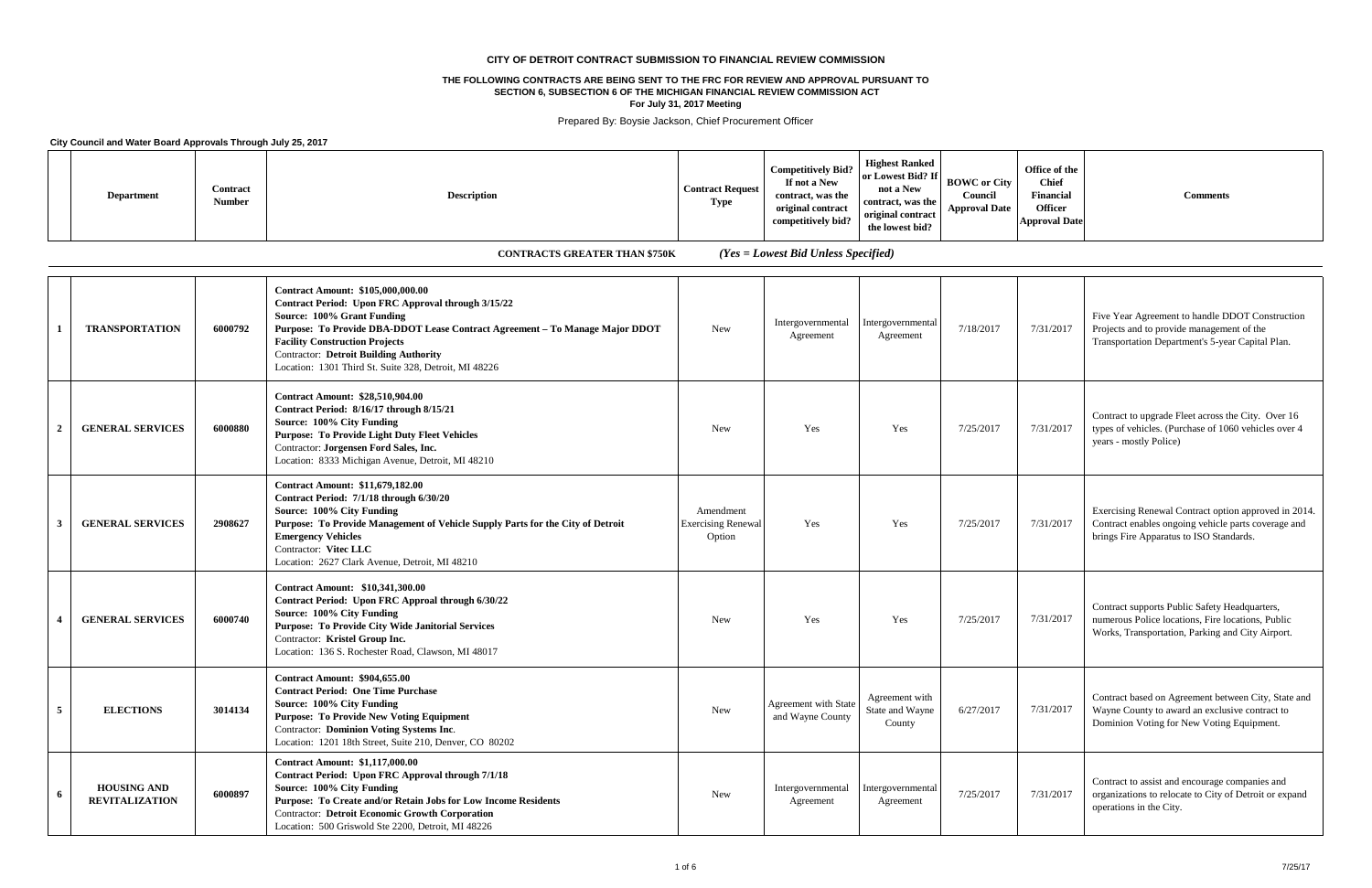| <b>Department</b>                                                                                                 | Contract<br><b>Number</b> | <b>Description</b> | <b>Contract Request</b><br><b>Type</b> | <b>Competitively Bid?</b><br>If not a New<br>contract, was the<br>original contract<br>competitively bid? | <b>Highest Ranked</b><br>or Lowest Bid? If<br>not a New<br>contract, was the<br>original contract<br>the lowest bid? | <b>BOWC</b> or City<br>Council<br><b>Approval Date</b> | Office of the<br><b>Chief</b><br>Financial<br><b>Officer</b><br><b>Approval Date</b> | Comments |  |
|-------------------------------------------------------------------------------------------------------------------|---------------------------|--------------------|----------------------------------------|-----------------------------------------------------------------------------------------------------------|----------------------------------------------------------------------------------------------------------------------|--------------------------------------------------------|--------------------------------------------------------------------------------------|----------|--|
| $(Y_{\rho S} - I_{\rho W \rho S} t \text{ R} id I$ luless Specified)<br>CONTRACTS CREATER THAN \$750K = continued |                           |                    |                                        |                                                                                                           |                                                                                                                      |                                                        |                                                                                      |          |  |

|                |                                              |         | CONTRACTS GREATER THAN \$750K -- CONUNUED                                                                                                                                                                                                                                                                                                                                                             |                                                  | $(1 \text{ es} = Lowest \text{ D}u \text{ U}mess \text{ Speci}u)$ |             |           |           |                                                                                                                                           |
|----------------|----------------------------------------------|---------|-------------------------------------------------------------------------------------------------------------------------------------------------------------------------------------------------------------------------------------------------------------------------------------------------------------------------------------------------------------------------------------------------------|--------------------------------------------------|-------------------------------------------------------------------|-------------|-----------|-----------|-------------------------------------------------------------------------------------------------------------------------------------------|
| $\overline{7}$ | <b>INNOVATION &amp;</b><br><b>TECHNOLOGY</b> | 2881385 | <b>Contract Amount: \$1,200,000.00</b><br>Contract Period: Upon FRC Approval through 6/30/18<br>Source: 100% City Funding<br><b>Purpose: To Provide Cellular Phone Services</b><br><b>Contractor: Verizon Wireless</b><br>Location: P.O. Box 15040, Albany, NY 12212                                                                                                                                  | Amendment<br><b>Exercising Renewal</b><br>Option | Yes                                                               | Yes         | 7/15/2017 | 7/31/2017 | Contract extension for data and cell phone service until<br>longer term conract is in place.                                              |
| $8\phantom{.}$ | <b>INNOVATION AND</b><br><b>TECHNOLOGY</b>   | 6000030 | <b>Contract Amount: \$1,115,865.00</b><br>Contract Period: Upon City Council and FRC Approval through 6/30/18<br>Source: 100% City Funding<br>Purpose: To Provide Oracle Cloud ERP (Fusion) Application Managed Services<br>Contractor: AST Corporation<br>Location: 1755 Park Street, Naperville, IL 60569                                                                                           | Amendment                                        | Yes                                                               | Yes         | 6/27/2017 | 7/31/2017 | Agreement by CIO and CFO to extend ERP<br>Implementation Support until Vendor is selected from<br>RFP that is in process.                 |
| 9              | <b>INNOVATION AND</b><br><b>TECHNOLOGY</b>   | 6000687 | <b>Contract Amount: \$1,012,400.00</b><br>Contract Period: Upon FRC Approval through 5/30/21<br>Source: 100% City Funding<br>Purpose: To Provide Licenses for City-Wide Enterprise Mapping Platform<br>Contractor: ESRI Inc.<br>Location: 380 New York Street, Redlands, CA 92373                                                                                                                     | New                                              | Sole Source                                                       | Sole Source | 7/5/2017  | 7/31/2017 | Contract to provide mapping software to DWSD,<br>BSEED, Assessors, Health, Police and Fire.<br>(Geographic Information System Software)   |
| 10             | <b>INNOVATION AND</b><br><b>TECHNOLOGY</b>   | 6000871 | <b>Contract Amount: \$2,923,586.25</b><br>Contract Period: Upon FRC Approval through 6/30/18<br>Source: 100% City Funding<br><b>Purpose: To Provide IT Staffing</b><br><b>Contractor:</b> Data Consulting Group<br>Location: 965 E. Jefferson Avenue, Detroit, MI 48207                                                                                                                               | Amendment                                        | Yes                                                               | Yes         | 7/25/2017 | 7/31/2017 | IT Staff Augmentation Contract to provide 12 technical<br>Support. (Project Managers, Programmer Analysts,<br>etc.)                       |
| 11             | <b>INNOVATION AND</b><br><b>TECHNOLOGY</b>   | 6000879 | <b>Contract Amount: \$2,983.383.00</b><br>Contract Period: Upon FRC Approval through 6/30/18<br>Source: 100% City Funding<br><b>Purpose: To Provide IT Staffing</b><br>Contractor: CW Professionals/Lochbridge<br>Location: 150 W. Jefferson, Suite 1200, Detroit, MI 48226                                                                                                                           | Amendment                                        | Yes                                                               | Yes         | 7/25/2017 | 7/31/2017 | IT Staff Augmentation Contract to provide 12 technical<br>Support (Programmer Analysts, Project Managers and<br>Database Administrators). |
| 12             | <b>POLICE</b>                                | 6000801 | <b>Contract Amount: \$1,048,444.40</b><br>Contract Period: Upon FRC Approval through 7/17/20<br>Source: 100% City Funding<br>Purpose: To Provide Facial Recognition, Licensing, Software and Necessary Equipment<br><b>Contractor: DataWorks Plus</b><br>Location: 728 North Pleasanburg, Greenville, SC                                                                                              | New                                              | Yes                                                               | Yes         | 7/25/2017 | 7/31/2017 | Contract supports Real Time Crime Center. Contract<br>performs image searches and receives and processes<br>information from phones.      |
| 13             | <b>POLICE</b>                                | 6000870 | <b>Contract Amount: \$1,490,000.00</b><br>Contract Period: Upon FRC Approval through 7/25/20<br>Source: 100% City Funding<br>Purpose: To Provide Improvements and Renovations of 900 Merrill Plaisance Street for use<br>by the Office of the Chief Investigator and the Police Discipline Unit<br><b>Contractor: Detroit Building Authority</b><br>Location: 1301 Third St., #328, Detroit, MI 48226 | <b>New</b>                                       | Yes                                                               | Yes         | 7/18/2017 | 7/31/2017 | Contract includes Construction, Equipment,<br>Technology and Security Systems                                                             |
| 14             | <b>PUBLIC WORKS</b>                          | 6000868 | <b>Contract Amount: \$5,314,692.50</b><br>Contract Period: Upon FRC Approval through 12/31/19<br>Source: 100% Street Funding<br>Purpose: To Provide Repair to Damaged Sidewalks and Driveways at Various Locations on<br>the East Side of the City of Detroit<br><b>Contractor: Giorgi Concrete Joint Venture with Major Cement</b><br>Location: 20450 Sherwood, Detroit, MI 48234                    | <b>New</b>                                       | Yes                                                               | Yes         | 7/25/2017 | 7/31/2017 | Contract includes repairs an Replacement of an<br>estimated 800k Square Ft of sidewalk and 7200 Square<br>Ft of sidewalk ramps.           |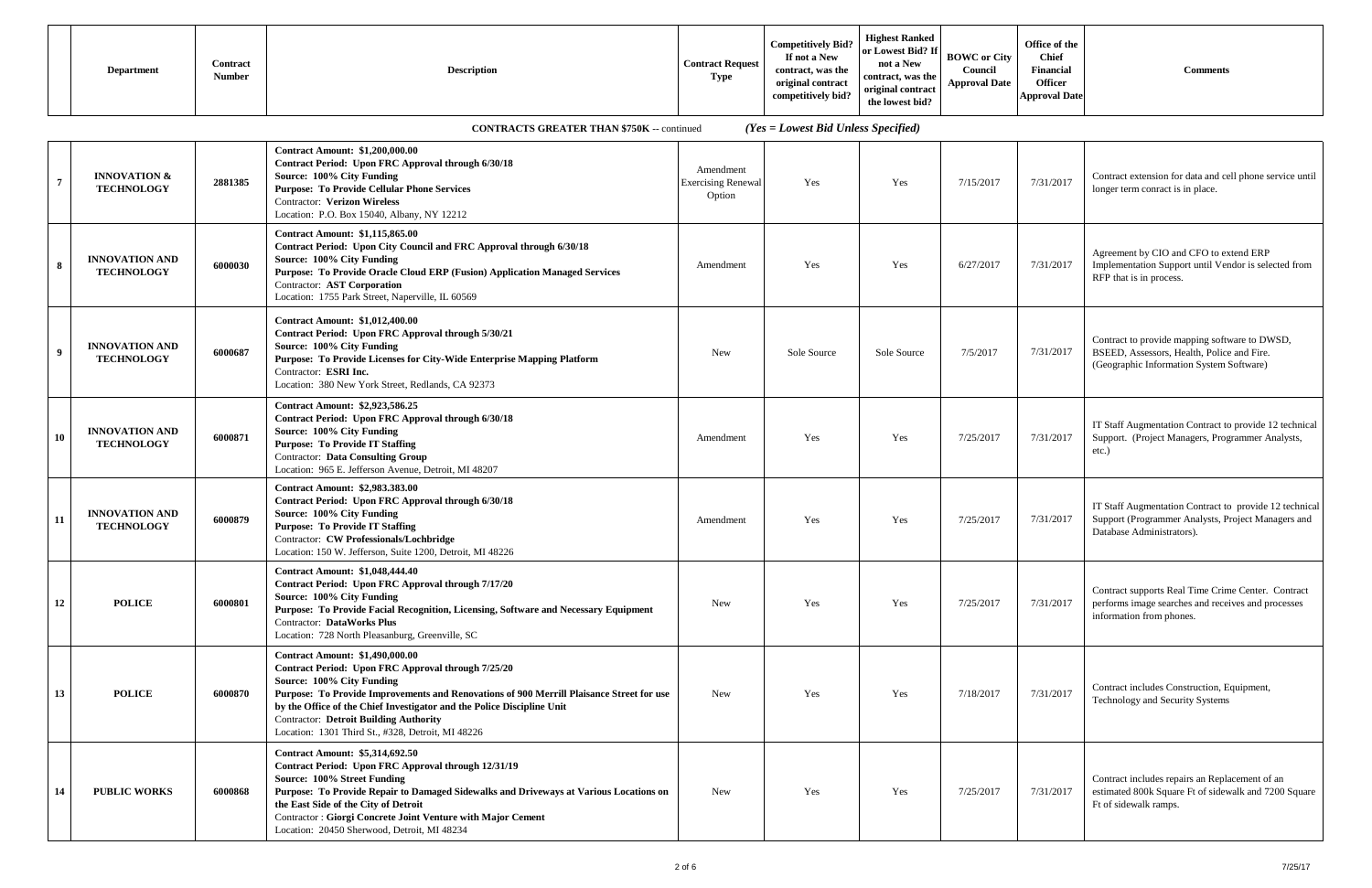| Contract<br><b>Description</b><br><b>Department</b><br><b>Number</b> | <b>Contract Request</b><br><b>Type</b> | <b>Competitively Bid?</b><br>If not a New<br>contract, was the<br>original contract<br>competitively bid? | <b>Highest Ranked</b><br>or Lowest Bid? If<br>not a New<br>contract, was the<br>original contract<br>the lowest bid? | <b>BOWC</b> or City<br>Counci<br><b>Approval Date</b> | Office of the<br><b>Chief</b><br>Financial<br><b>Officer</b><br><b>Approval Date</b> | <b>Comments</b> |
|----------------------------------------------------------------------|----------------------------------------|-----------------------------------------------------------------------------------------------------------|----------------------------------------------------------------------------------------------------------------------|-------------------------------------------------------|--------------------------------------------------------------------------------------|-----------------|
|----------------------------------------------------------------------|----------------------------------------|-----------------------------------------------------------------------------------------------------------|----------------------------------------------------------------------------------------------------------------------|-------------------------------------------------------|--------------------------------------------------------------------------------------|-----------------|

| 15 | <b>PUBLIC WORKS</b>                                                 | 6000869 | <b>Contract Amount: \$5,182,700.00</b><br>Contract Period: Upon FRC Approval through 12/31/19<br>Source: 100% Street Funding<br>Purpose: To Provide Repair to Damaged Sidewalks and Driveways at Various Locations on<br>the West Side of the City of Detroit<br><b>Contractor: Giorgi Concrete Joint Venture with Major Cement</b><br>Location: 20450 Sherwood, Detroit, MI 48234                                                                                                                                                                                                          | <b>New</b> | Yes                            | Yes                            | 7/25/2017 | 7/31/2017 |                                                                                                                    |
|----|---------------------------------------------------------------------|---------|---------------------------------------------------------------------------------------------------------------------------------------------------------------------------------------------------------------------------------------------------------------------------------------------------------------------------------------------------------------------------------------------------------------------------------------------------------------------------------------------------------------------------------------------------------------------------------------------|------------|--------------------------------|--------------------------------|-----------|-----------|--------------------------------------------------------------------------------------------------------------------|
| 16 | <b>HOUSING AND</b><br><b>REVITALIZATION</b>                         | 2901645 | <b>Contract Amount: \$955,000.00</b><br>Contract Period: 11/1/14 through 12/15/17<br>Source: 100% City Funding<br>Purpose: To Provide Property Management Functions and Property Transaction<br>Facilitation. Manage All City Owned Property; Buildings and/or Vacant Land for Sale or<br>Lease of that Includes Deed Preparation, Closing Statement Preparation, Filing of Property<br>Transfer Affidavits, Recordation of Deeds and Administration of the Closing of Escrow<br><b>Contractor: Detroit Building Authority</b><br>Location: 1301 Third Street, Suite 328, Detroit, MI 48226 | Amendment  | Intergovernmental<br>Agreement | Intergovernmental<br>Agreement | 6/27/2017 | 7/31/2017 |                                                                                                                    |
| 17 | <b>OCFO - OFFICE OF</b><br><b>CHIEF FINANCIAL</b><br><b>OFFICER</b> | 6000889 | <b>Contract Amount: \$1,220,000.00</b><br>Contract Period: Upon FRC Approval through 11/30/17<br>Source: 100% City Funding<br>Purpose: To Provide Financial Services (Updating the City's 10-Year Pro Forma Financial<br>Projections, Preparing Labor-Related Analyses and Analyzing Departmental Reveneue and<br><b>Fee Analyses)</b><br><b>Contractor:</b> Ernst and Young<br>Location: 777 Woodward Avenue, Detroit, MI 48226                                                                                                                                                            | Amendment  | N <sub>o</sub>                 | N <sub>o</sub>                 | 7/25/2017 | 7/31/2017 | Wind-down of Financial Services by CFO with<br>company providing financial, labor and supplier<br>assessments/data |
| 18 | <b>TRANSPORTATION</b>                                               | 3014186 | <b>Contract Amount: \$4,333,515.84</b><br>Contract Period: Upon FRC Approval through 5/31/18<br>Source: 100% Federal Funding<br>Purpose: To Provide Nine (9) Buses (Damaged from Fire at the Shoemaker Terminal)<br>Contractor: New Flyer Industries Canada ULC<br>Location: 711 Kernaghan Avenue, Winnipeg MB R2C 34, Canada                                                                                                                                                                                                                                                               | New        | Yes                            | Yes                            | 7/11/2017 | 7/31/2017 | Replacement contract with current Bus Provider                                                                     |

| 7/31/2017 |                                                                                                                    |
|-----------|--------------------------------------------------------------------------------------------------------------------|
| 7/31/2017 |                                                                                                                    |
| 7/31/2017 | Wind-down of Financial Services by CFO with<br>company providing financial, labor and supplier<br>assessments/data |
| 7/31/2017 | Replacement contract with current Bus Provider                                                                     |

| $-$<br>eoorv<br>. .<br>. |  |  |  |  |
|--------------------------|--|--|--|--|
|                          |  |  |  |  |

| -19 | <b>AUDITOR GENERAL</b>                      | 6000238 | <b>Contract Amount: \$650,000.00</b><br>Contract Period: 8/1/16 through 6/30/19<br>Source: 100% City Funding<br>Purpose: To Provide a Comprehensive Annual Financial Report for the City of Detroit<br><b>Contractor: Plante Moran</b><br>Location: 1000 Oakwood Drive, Suite 400, Ann Arbor, MI 48104       | Amendment | N <sub>0</sub>                 | N <sub>0</sub>                 | 7/25/2017 | 7/31/2017 | Company plans to complete audits and financial<br>statements by the designated timeline in order to issue<br>the CAFR by December 31st. |
|-----|---------------------------------------------|---------|--------------------------------------------------------------------------------------------------------------------------------------------------------------------------------------------------------------------------------------------------------------------------------------------------------------|-----------|--------------------------------|--------------------------------|-----------|-----------|-----------------------------------------------------------------------------------------------------------------------------------------|
|     | <b>DETROIT BUILDING</b><br><b>AUTHORITY</b> | 3012704 | <b>Contract Amount: \$398,293.00</b><br>Contract Period: 4/28/17 through 7/28/17<br>Source: 100% City Funding<br>Purpose: To Provide for Payment of Invoices Paid by Eagle Security at the DPSH Building<br><b>Contractor: Detroit Building Authority</b><br>Location: 1301 Third St. 328, Detroit, MI 48226 | New       | Intergovernmental<br>Agreement | Intergovernmental<br>Agreement | 6/27/2017 | 7/31/2017 |                                                                                                                                         |

# **PREVIOUS CONTRACTS WITH 1 ENTITY, WITHIN 1 YEAR, GREATER THAN \$750K**

**CONTRACTS GREATER THAN 2 YEARS**

# **CONTRACTS GREATER THAN \$750K** -- continued*(Yes = Lowest Bid Unless Specified)*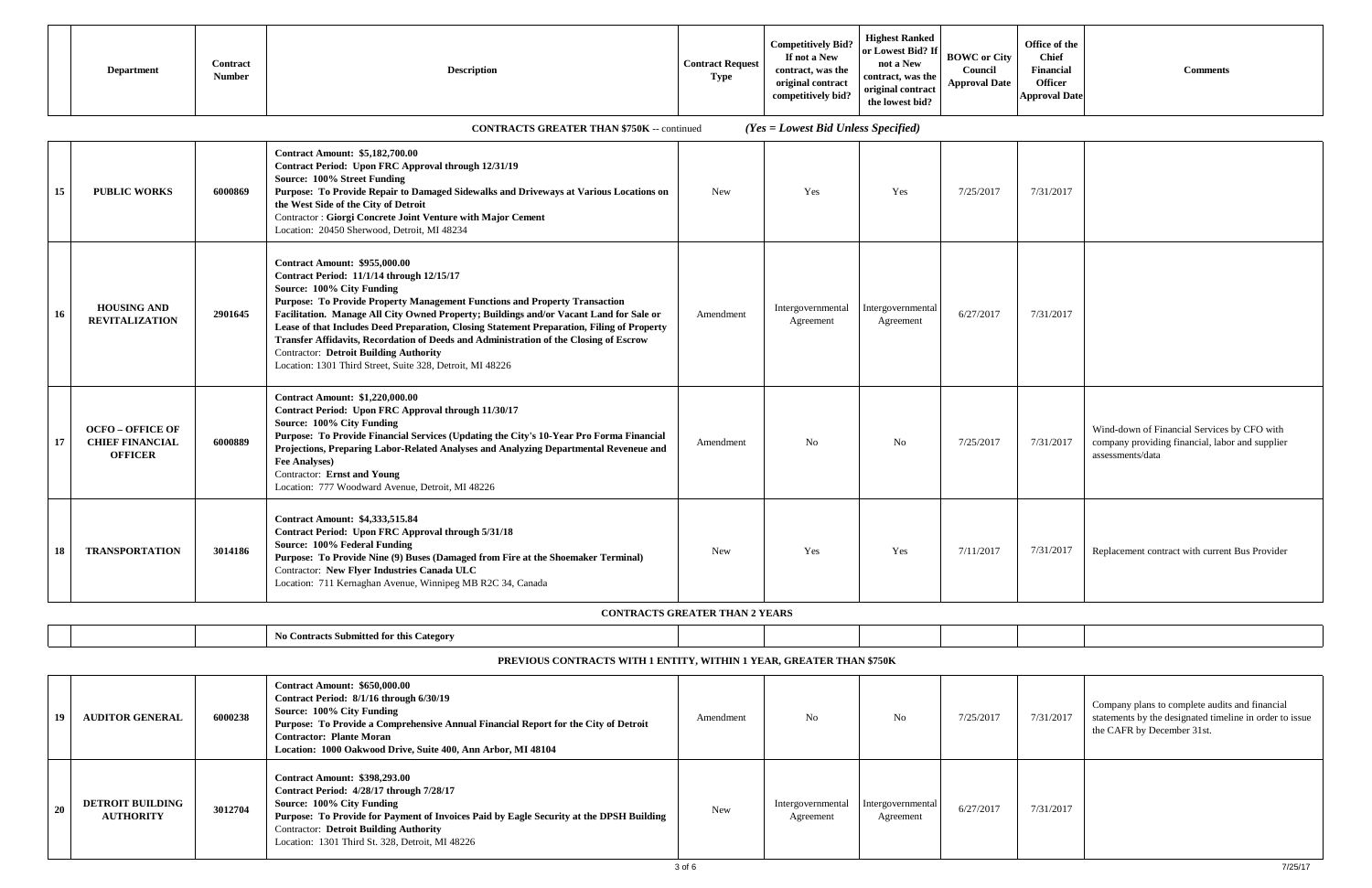| Contract<br><b>Contract Request</b><br><b>Description</b><br><b>Department</b><br><b>Number</b><br><b>Type</b> | Competitively Bid?<br>If not a New<br>contract, was the<br>original contract<br>competitively bid? | <b>Highest Ranked</b><br>$\lceil \cdot \rceil$ or Lowest Bid? If $\lceil \cdot \rceil$<br><b>BOWC</b> or City<br>not a New<br>Council<br>contract, was the<br><b>Approval Date</b><br>original contract<br>the lowest bid? | Office of the<br><b>Chief</b><br>Financial<br><b>Comments</b><br><b>Officer</b><br><b>Approval Date</b> |
|----------------------------------------------------------------------------------------------------------------|----------------------------------------------------------------------------------------------------|----------------------------------------------------------------------------------------------------------------------------------------------------------------------------------------------------------------------------|---------------------------------------------------------------------------------------------------------|
|----------------------------------------------------------------------------------------------------------------|----------------------------------------------------------------------------------------------------|----------------------------------------------------------------------------------------------------------------------------------------------------------------------------------------------------------------------------|---------------------------------------------------------------------------------------------------------|

|    |                                             |         | PREVIOUS CONTRACTS WITH 1 ENTITY, WITHIN 1 YEAR, GREATER THAN \$750K -- continued                                                                                                                                                                                                                                                     |            |     |            |           |           |
|----|---------------------------------------------|---------|---------------------------------------------------------------------------------------------------------------------------------------------------------------------------------------------------------------------------------------------------------------------------------------------------------------------------------------|------------|-----|------------|-----------|-----------|
| 21 | <b>GENERAL SERVICES</b>                     | 6000587 | <b>Contract Amount: \$249,000.00</b><br><b>Contract Period: Upon FRC Approval through 9/27/18</b><br>Source: 100% City Funding<br><b>Purpose: To Provide Park Renovations - 40 Parks</b><br>Contractor: WCI Contractors, Inc.<br>Location: 20210 Conner St., Detroit, MI 48234                                                        | Amendment  | Yes | Yes        | 6/20/2017 | 7/31/2017 |
| 22 | <b>GENERAL SERVICES</b>                     | 6000136 | <b>Contract Amount: \$249,000.00</b><br>Contract Period: Upon FRC Approval through 12/31/17<br>Source: 100% City Funding<br>Purpose: To Provide Neighborhood Parks Improvement For Luizzo, Simmons and<br><b>Mansfield-Diversey Playgrounds</b><br>Contractor: KEO and Associates, Inc.<br>Location: 18286 Wyoming, Detroit, MI 48221 | Amendment  | Yes | Yes        | 6/20/2017 | 7/31/2017 |
| 23 | <b>GENERAL SERVICES</b>                     | 6000232 | <b>Contract Amount: \$249,000.00</b><br>Contract Period: 7/26/16 through 7/25/17<br>Source: 100% City Funding<br><b>Purpose: To Provide Parksite Amenities Repair Services</b><br><b>Contractor: Michigan Recreational Construction Inc.</b><br>Location: 1091 Victory Drive, Howell, MI 48843                                        | Amendment  | Yes | Yes        | 6/20/2017 | 7/31/2017 |
| 24 | <b>GENERAL SERVICES</b>                     | 2895758 | <b>Contract Amount: \$93,000.00</b><br>Contract Period: 7/1/15 through 12/30/17<br>Source: 100% City Funding<br>Purpose: To Provide General Contractor Services, Space Planning<br>Contractor: KEO and Associates, Inc.<br>Location: 18286 Wyoming, Detroit, MI 48221                                                                 | Amendment  | Yes | Yes        | 6/20/2017 | 7/31/2017 |
| 25 | <b>HOUSING AND</b><br><b>REVITALIZATION</b> | 3015101 | <b>Contract Amount: \$322,200.00</b><br><b>Contract Period: One Time Purchase</b><br>Source: 100% City Funding<br>Purpose: To Provide Commercial Demolition – Group 59 (8 Properties in Districts 2, 3 and<br>5)<br>Contractor: Able Demolition Co.<br>Location: 5675 Auburn Road, Shelby Township, MI 48317                          | <b>New</b> | Yes | Yes        | 7/25/2017 | 7/31/2017 |
| 26 | <b>HOUSING AND</b><br><b>REVITALIZATION</b> | 3015115 | <b>Contract Amount: \$268,140.00</b><br><b>Contract Period: One Time Purchase</b><br>Source: 100% City Funding<br>Purpose: To Provide Commercial Demolition - Group 61 (7 Properties in District 6)<br><b>Contractor:</b> Rickman Enterprise<br>Location: 15533 Woodrow Wilson, Detroit, MI 48238                                     | New        | Yes | <b>Yes</b> | 7/25/2017 | 7/31/2017 |
| 27 | <b>HOUSING AND</b><br><b>REVITALIZATION</b> | 3015116 | <b>Contract Amount: \$275,700.00</b><br><b>Contract Period: One Time Purchase</b><br>Source: 100% City Funding<br>Purpose: To Provide Commercial Demolition - Group 60 (4 Properties in District 6)<br>Contractor: Dore & Associates<br>Location: 900 Harry S. Truman Parkway, Bay City, MI 48706                                     | <b>New</b> | Yes | Yes        | 7/25/2017 | 7/31/2017 |
| 28 | <b>HOUSING AND</b><br><b>REVITALIZATION</b> | 3015119 | <b>Contract Amount: \$274,000.00</b><br><b>Contract Period: One Time Purchase</b><br>Source: 100% City Funding<br><b>Purpose: To Provide Commercial Demolition: Group 62</b><br>(7 properties in Districts $3 & 4$ )<br>Contractor: Dore & Associates Contracting Inc.<br>Location: 900 Harry S. Truman Parkway, Bay City, MI 48706   | <b>New</b> | Yes | Yes        | 7/25/2017 | 7/31/2017 |

| ľ | 7/31/2017 |  |
|---|-----------|--|
|   | 7/31/2017 |  |
|   | 7/31/2017 |  |
|   | 7/31/2017 |  |
|   | 7/31/2017 |  |
| ľ | 7/31/2017 |  |
|   | 7/31/2017 |  |
|   | 7/31/2017 |  |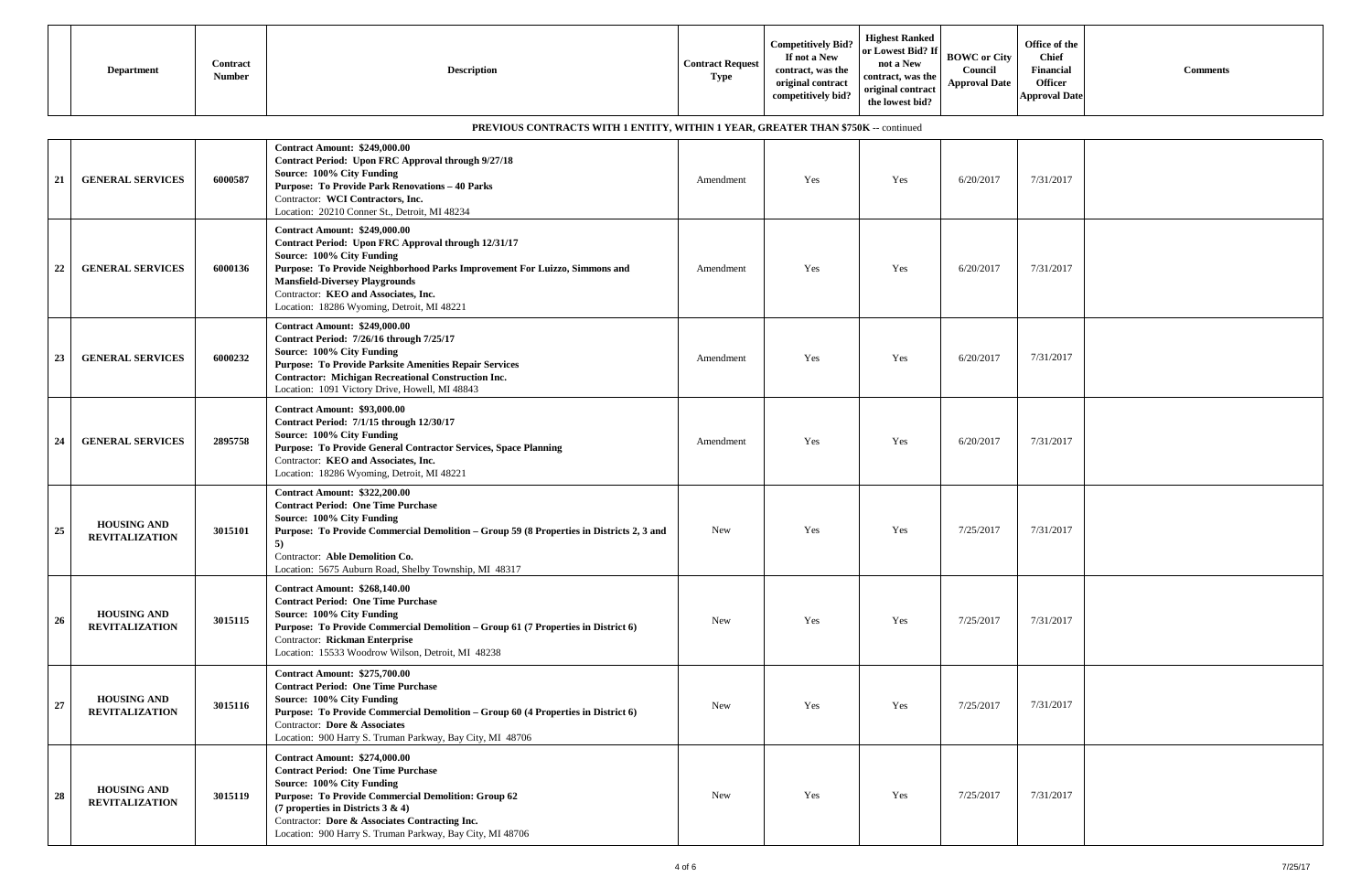| <b>Department</b> | Contract<br><b>Number</b> | <b>Contract Request</b><br><b>Description</b><br><b>Type</b> | Competitively Bid?<br>If not a New<br>contract, was the<br>original contract<br>competitively bid? | <b>Highest Ranked</b><br>$\sim$ $\sim$ 1 or Lowest Bid? If BOWC or City 1<br>not a New<br>contract, was the<br>original contract<br>the lowest bid? | Counci<br><b>Approval Date</b> | Office of the<br><b>Chief</b><br>Financial<br><b>Officer</b><br><b>Approval Date</b> | <b>Comments</b> |
|-------------------|---------------------------|--------------------------------------------------------------|----------------------------------------------------------------------------------------------------|-----------------------------------------------------------------------------------------------------------------------------------------------------|--------------------------------|--------------------------------------------------------------------------------------|-----------------|
|-------------------|---------------------------|--------------------------------------------------------------|----------------------------------------------------------------------------------------------------|-----------------------------------------------------------------------------------------------------------------------------------------------------|--------------------------------|--------------------------------------------------------------------------------------|-----------------|

|    |                       |         | PREVIOUS CONTRACTS WITH 1 ENTITY, WITHIN 1 YEAR, GREATER THAN \$750K -- continued                                                                                                                                                                                                                                                                  |            |     |     |           |           |
|----|-----------------------|---------|----------------------------------------------------------------------------------------------------------------------------------------------------------------------------------------------------------------------------------------------------------------------------------------------------------------------------------------------------|------------|-----|-----|-----------|-----------|
| 29 | <b>PUBLIC WORKS</b>   | 2902588 | <b>Contract Amount: \$156,048.04</b><br>Contract Period: 12/14/14 through 12/31/17<br>Source: 100% Street Funding<br>Purpose: To Provide Relocation of Oakwood Blvd between Dix and Oakwood<br>Contractor: Giorgi Concrete Joint Venture with Major Cement<br>Location: 20450 Sherwood, Detroit, MI 48234                                          | Amendment  | Yes | Yes | 7/11/2017 | 7/31/2017 |
| 30 | <b>TRANSPORTATION</b> | 6000410 | <b>Contract Amount: \$690,035.20</b><br>Contract Period: 12/29/16 through 12/28/17<br>Source: 100% Federal Funding<br>Purpose: To Provide Additional Features to 20 Transit Coaches Already Purchased<br>Contractor: New Flyer Industries Canada ULC<br>Location: 711 Kernaghan Avenue, Winnipeg, MB R2C 34 Canada                                 | Amendment  | Yes | Yes | 7/11/2017 | 7/31/2017 |
| 31 | <b>TRANSPORTATION</b> | 3009871 | <b>Contract Amount: \$91,111.10</b><br><b>Contract Period: One Time Purchase</b><br>Source: 100% Federal Funding<br>Purpose: To Provide Two, Five (5) Passenger Heavy Duty 4x4 SUV Trucks to be used for<br><b>Managing and Supervision Service</b><br>Contractor: Jorgensen Ford Sales, Inc.<br>Location: 8333 Michigan Avenue, Detroit, MI 48210 | <b>New</b> | Yes | Yes | 7/5/2017  | 7/31/2017 |
| 32 | <b>TRANSPORTATION</b> | 3009872 | <b>Contract Amount: \$273,333.30</b><br><b>Contract Period: One Time Purchase</b><br>Source: 100% Federal Funding<br>Purpose: To Provide Six, Five Passenger Heavy Duty Vehicles<br>Contractor: Jorgensen Ford Sales, Inc.<br>Location: 8333 Michigan Avenue, Detroit, MI 48210                                                                    | <b>New</b> | Yes | Yes | 7/5/2017  | 7/31/2017 |
| 33 | <b>TRANSPORTATION</b> | 3009873 | <b>Contract Amount: \$334,444.39</b><br><b>Contract Period: One Time Purchase</b><br>Source: 100% Federal Funding<br>Purpose: To Provide Seven, Five Passenger SUV Support Vehicles<br>Contractor: Jorgensen Ford Sales, Inc.<br>Location: 8333 Michigan Avenue, Detroit, MI 48210                                                                 | <b>New</b> | Yes | Yes | 7/5/2017  | 7/31/2017 |
| 34 | <b>TRANSPORTATION</b> | 3011839 | <b>Contract Amount: \$55,555.54</b><br><b>Contract Period: One Time Purchase</b><br>Source: 100% Federal Funding<br>Purpose: To Provide Two (2) Cargo Vans with Sliding Side Doors and Swing Out Rear<br><b>Doors</b><br>Contractor: Jorgensen Ford Sales, Inc.<br>Location: 8333 Michigan Avenue, Detroit, MI 48210                               | <b>New</b> | Yes | Yes | 7/5/2017  | 7/31/2017 |

| 7/31/2017 |  |
|-----------|--|
| 7/31/2017 |  |
| 7/31/2017 |  |
| 7/31/2017 |  |
| 7/31/2017 |  |
| 7/31/2017 |  |